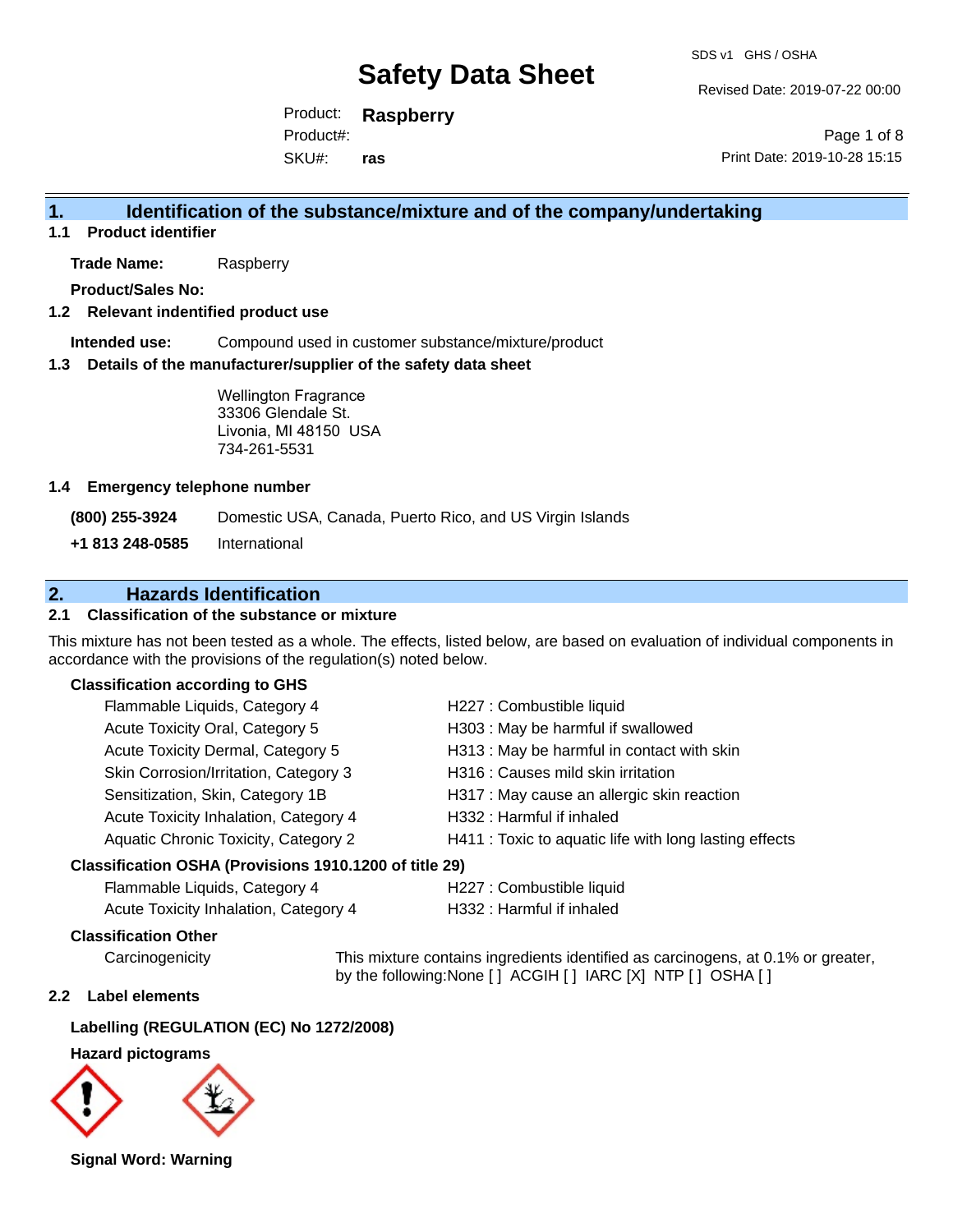Revised Date: 2019-07-22 00:00

Product: **Raspberry** SKU#: Product#: **ras**

Page 2 of 8 Print Date: 2019-10-28 15:15

| <b>Hazard statments</b>         |                                                                                                                                                                |
|---------------------------------|----------------------------------------------------------------------------------------------------------------------------------------------------------------|
| H <sub>22</sub> 7               | Combustible liquid                                                                                                                                             |
| H <sub>303</sub>                | May be harmful if swallowed                                                                                                                                    |
| H <sub>3</sub> 13               | May be harmful in contact with skin                                                                                                                            |
| H316                            | Causes mild skin irritation                                                                                                                                    |
| H317                            | May cause an allergic skin reaction                                                                                                                            |
| H332                            | Harmful if inhaled                                                                                                                                             |
| H411                            | Toxic to aquatic life with long lasting effects                                                                                                                |
| <b>Precautionary Statements</b> |                                                                                                                                                                |
| <b>Prevention:</b>              |                                                                                                                                                                |
| P <sub>235</sub>                | Keep cool                                                                                                                                                      |
| P <sub>271</sub>                | Use only outdoors or in a well-ventilated area                                                                                                                 |
| P <sub>272</sub>                | Contaminated work clothing should not be allowed out of the workplace                                                                                          |
| P <sub>273</sub>                | Avoid release to the environment                                                                                                                               |
| <b>Response:</b>                |                                                                                                                                                                |
| P302 + P352                     | IF ON SKIN: Wash with soap and water                                                                                                                           |
| $P304 + P312 + P340$            | IF INHALED: Call a POISON CENTER or doctor/physician if you feel unwell Remove victim<br>to fresh air and keep at rest in a position comfortable for breathing |
| P312                            | Call a POISON CENTER or doctor/physician if you feel unwell                                                                                                    |
| $P333 + P313$                   | If skin irritation or a rash occurs: Get medical advice/attention                                                                                              |
| P363                            | Wash contaminated clothing before reuse                                                                                                                        |
| P370 + P378                     | In case of fire: Use Carbon dioxide (CO2), Dry chemical, or Foam for extinction. Do not use<br>a direct water jet on burning material                          |
| P391                            | <b>Collect Spillage</b>                                                                                                                                        |
|                                 |                                                                                                                                                                |

**2.3 Other Hazards**

#### **no data available**

### **3. Composition/Information on Ingredients**

#### **3.1 Mixtures**

This product is a complex mixture of ingredients, which contains among others the following substance(s), presenting a health or environmental hazard within the meaning of the UN Globally Harmonized System of Classification and Labeling of Chemicals (GHS):

| CAS#<br>Ingredient     | EC#                                            | Conc.<br>Range | <b>GHS Classification</b>          |
|------------------------|------------------------------------------------|----------------|------------------------------------|
| 8050-15-5              | 232-476-2                                      | $50 - 60 \%$   | H402; H412                         |
|                        | Methyl ester of rosin (partially hydrogenated) |                |                                    |
| 120-51-4               | $204 - 402 - 9$                                | $10 - 20%$     | H302; H313; H400; H411             |
| <b>Benzyl Benzoate</b> |                                                |                |                                    |
| 5989-27-5              | 227-813-5                                      | $5 - 10 \%$    | H226; H304; H315; H317; H400; H410 |
| Limonene               |                                                |                |                                    |
| 141-97-9               | 205-516-1                                      | $2 - 5%$       | H <sub>22</sub> 7                  |
| Ethyl acetoacetate     |                                                |                |                                    |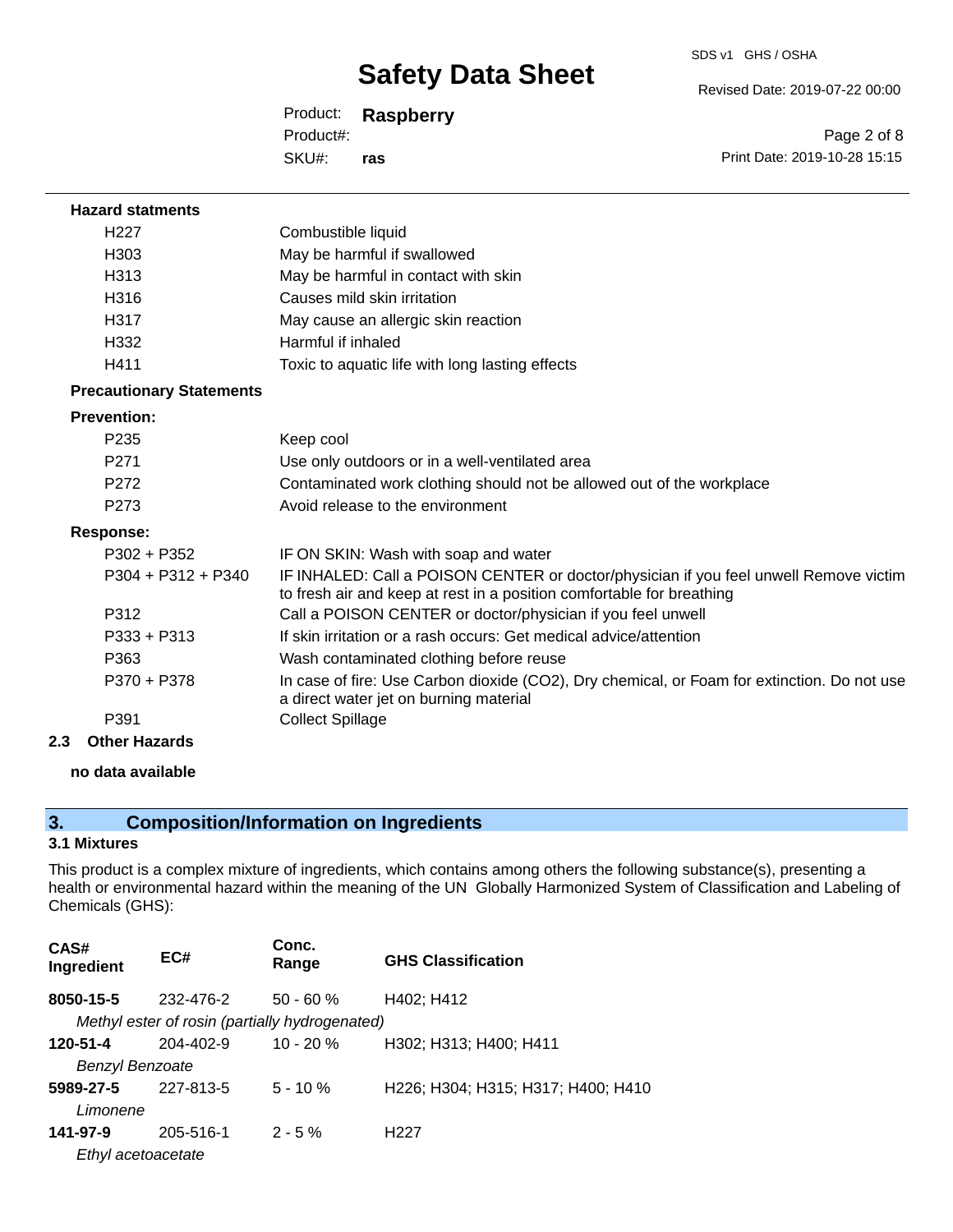SDS v1 GHS / OSHA

Revised Date: 2019-07-22 00:00

Print Date: 2019-10-28 15:15

Page 3 of 8

Product: **Raspberry**

Product#:

SKU#: **ras**

| CAS#<br>Ingredient                                       | EC#       | Conc.<br>Range | <b>GHS Classification</b>          |
|----------------------------------------------------------|-----------|----------------|------------------------------------|
| 108-64-5                                                 | 203-602-3 | $2 - 5%$       | H226; H315; H401                   |
| Ethyl isovalerate                                        |           |                |                                    |
| 103-37-7                                                 | 203-105-1 | $1 - 2%$       | H303; H316                         |
| Benzyl butyrate                                          |           |                |                                    |
| 77-83-8                                                  | 201-061-8 | $1 - 2%$       | H317; H401; H411                   |
| Ethyl Methylphenylglycidate                              |           |                |                                    |
| 659-70-1                                                 | 211-536-1 | $1 - 2%$       | H227; H401; H411                   |
| Isoamyl isovalerate                                      |           |                |                                    |
| $104 - 21 - 2$                                           | 203-185-8 | $1 - 2%$       | H317; H402                         |
| p-Anisyl acetate                                         |           |                |                                    |
| $127 - 41 - 3$                                           | 204-841-6 | $1 - 2%$       | H316                               |
| alpha-lonone                                             |           |                |                                    |
| 105-54-4                                                 | 203-306-4 | $1 - 2%$       | H226; H401                         |
| Ethyl butyrate                                           |           |                |                                    |
| 2705-87-5                                                | 220-292-5 | $0.1 - 1.0 \%$ | H302; H312; H317; H332; H400; H410 |
| Allyl cyclohexylpropionate                               |           |                |                                    |
| See Section 16 for full text of GHS classification codes |           |                |                                    |

See Section 16 for full text of GHS classification codes which where not shown in section 2

Total Hydrocarbon Content (%  $w/w$ ) = 5.17

| 4.<br><b>First Aid Measures</b>                                                   |                                                                                                               |  |
|-----------------------------------------------------------------------------------|---------------------------------------------------------------------------------------------------------------|--|
| <b>Description of first aid measures</b><br>4.1                                   |                                                                                                               |  |
| Inhalation:                                                                       | Remove from exposure site to fresh air and keep at rest.<br>Obtain medical advice.                            |  |
| <b>Eye Exposure:</b>                                                              | Flush immediately with water for at least 15 minutes.<br>Contact physician if symptoms persist.               |  |
| <b>Skin Exposure:</b>                                                             | Remove contaminated clothes. Wash thoroughly with water (and soap).<br>Contact physician if symptoms persist. |  |
| Ingestion:                                                                        | Rinse mouth with water and obtain medical advice.                                                             |  |
| Most important symptoms and effects, both acute and delayed<br>4.2                |                                                                                                               |  |
| Symptoms:                                                                         | no data available                                                                                             |  |
| <b>Risks:</b>                                                                     | Refer to Section 2.2 "Hazard Statements"                                                                      |  |
| Indication of any immediate medical attention and special treatment needed<br>4.3 |                                                                                                               |  |
| Treatment:                                                                        | Refer to Section 2.2 "Response"                                                                               |  |

| 5. | <b>Fire-Fighting measures</b> |
|----|-------------------------------|
|    |                               |

### **5.1 Extinguishing media**

| Suitable:         | Carbon dioxide (CO2), Dry chemical, Foam          |
|-------------------|---------------------------------------------------|
| <b>Unsuitable</b> | Do not use a direct water jet on burning material |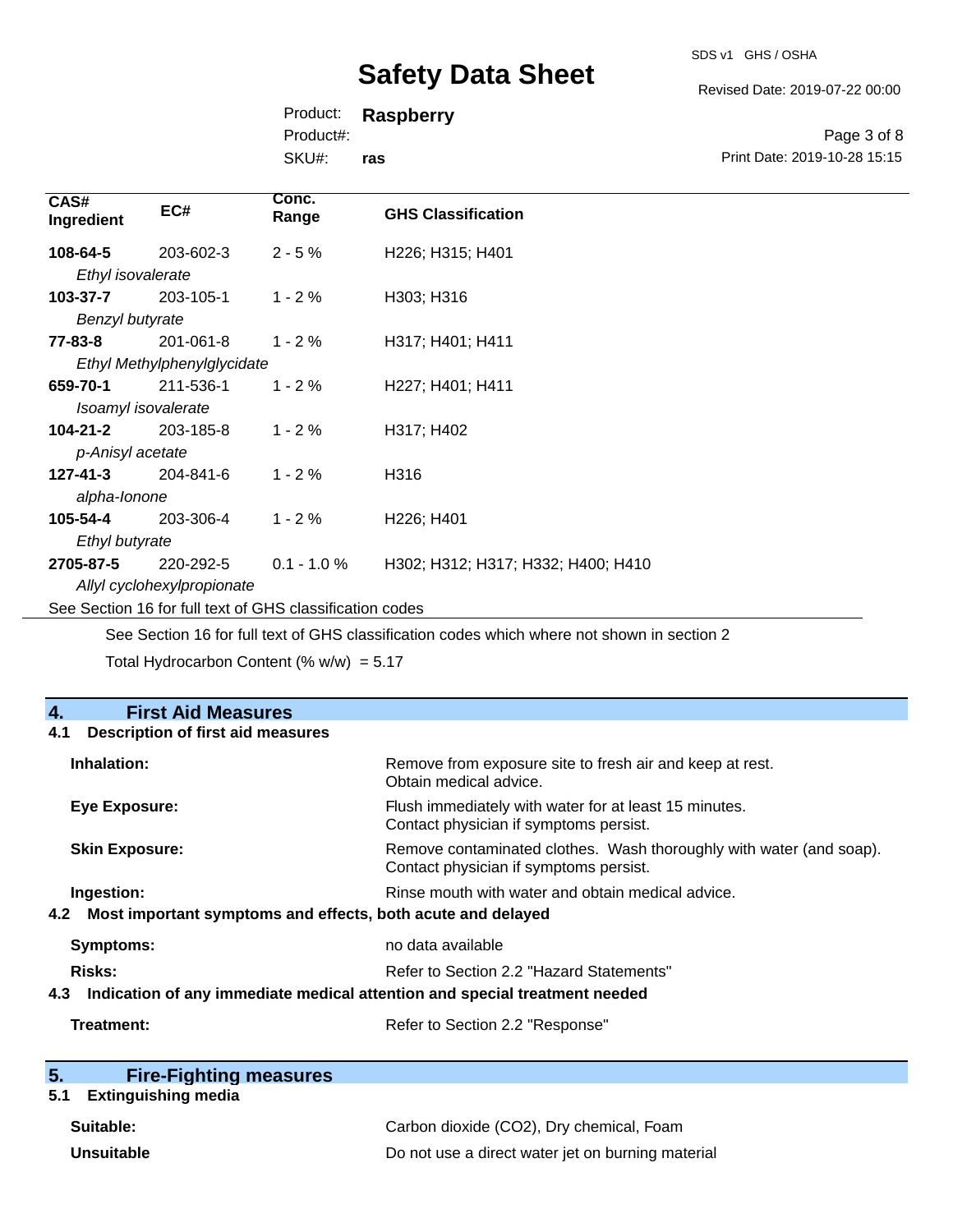Revised Date: 2019-07-22 00:00

Product: **Raspberry** SKU#: Product#: **ras**

Page 4 of 8 Print Date: 2019-10-28 15:15

#### **5.2 Special hazards arising from the substance or mixture**

**During fire fighting:** Water may be ineffective

#### **5.3 Advice for firefighters**

**Further information:** Standard procedure for chemical fires

#### **6. Accidental Release Measures**

#### **6.1 Personal precautions, protective equipment and emergency procedures**

Avoid inhalation and contact with skin and eyes. A self-contained breathing apparatus is recommended in case of a major spill.

#### **6.2 Environmental precautions**

Keep away from drains, soil, and surface and groundwater.

#### **6.3 Methods and materials for containment and cleaning up**

Clean up spillage promptly. Remove ignition sources. Provide adequate ventilation. Avoid excessive inhalation of vapors. Gross spillages should be contained by use of sand or inert powder and disposed of according to the local regulations.

#### **6.4 Reference to other sections**

Not Applicable

#### **7. Handling and Storage**

#### **7.1 Precautions for safe handling**

Apply according to good manufacturing and industrial hygiene practices with proper ventilation. Do not drink, eat or smoke while handling. Respect good personal hygiene.

#### **7.2 Conditions for safe storage, including any incompatibilities**

Store in a cool, dry and ventilated area away from heat sources and protected from light in tightly closed original container. Avoid uncoated metal container. Keep air contact to a minimum.

#### **7.3 Specific end uses**

No information available

#### **8. Exposure Controls/Personal Protection**

#### **8.1 Control parameters**

**Exposure Limits:** Contains no substances with occupational exposure limit values.

**Engineering Controls:** Use local exhaust as needed.

#### **8.2 Exposure controls - Personal protective equipment**

| Eye protection:                | Tightly sealed goggles, face shield, or safety glasses with brow guards and side shields, etc.<br>as may be appropriate for the exposure |
|--------------------------------|------------------------------------------------------------------------------------------------------------------------------------------|
| <b>Respiratory protection:</b> | Avoid excessive inhalation of concentrated vapors. Apply local ventilation where appropriate.                                            |
| <b>Skin protection:</b>        | Avoid Skin contact. Use chemically resistant gloves as needed.                                                                           |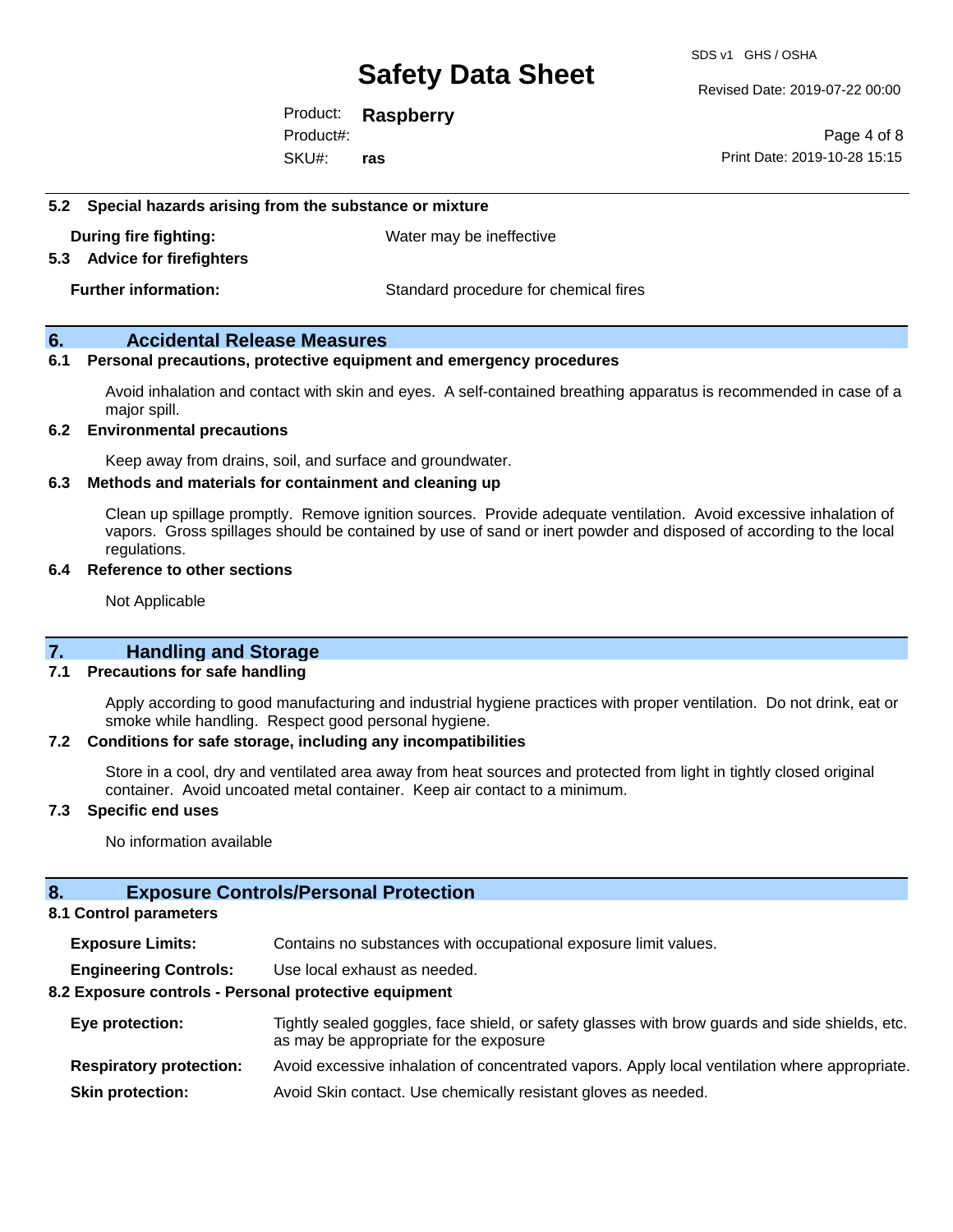Revised Date: 2019-07-22 00:00

Product: **Raspberry** SKU#: Product#: **ras**

Page 5 of 8 Print Date: 2019-10-28 15:15

### **9. Physical and Chemical Properties**

#### **9.1 Information on basic physical and chemical properties**

| Appearance:                  | Liquid               |
|------------------------------|----------------------|
| Odor:                        | Conforms to Standard |
| Color:                       | Yellow (G5-8)        |
| <b>Viscosity:</b>            | Liquid               |
| <b>Freezing Point:</b>       | Not determined       |
| <b>Boiling Point:</b>        | Not determined       |
| <b>Melting Point:</b>        | Not determined       |
| <b>Flashpoint (CCCFP):</b>   | 148 F (64.44 C)      |
| <b>Auto flammability:</b>    | Not determined       |
| <b>Explosive Properties:</b> | None Expected        |
| <b>Oxidizing properties:</b> | None Expected        |
| Vapor Pressure (mmHg@20 C):  | 0.7930               |
| %VOC:                        | 0.79                 |
| Specific Gravity @ 25 C:     | 1.0030               |
| Density @ 25 C:              | 1.0000               |
| Refractive Index @ 20 C:     | 1.5000               |
| Soluble in:                  | Oil                  |

### **10. Stability and Reactivity**

| <b>10.1 Reactivity</b>                  | None                                               |
|-----------------------------------------|----------------------------------------------------|
| <b>10.2 Chemical stability</b>          | Stable                                             |
| 10.3 Possibility of hazardous reactions | None known                                         |
| <b>10.4 Conditions to avoid</b>         | None known                                         |
| 10.5 Incompatible materials             | Strong oxidizing agents, strong acids, and alkalis |
| 10.6 Hazardous decomposition products   | None known                                         |

### **11. Toxicological Information**

#### **11.1 Toxicological Effects**

Acute Toxicity Estimates (ATEs) based on the individual Ingredient Toxicity Data utilizing the "Additivity Formula"

| Acute toxicity - Oral - (Rat) mg/kg          | (LD50: 3385.1595) May be harmful if swallowed            |
|----------------------------------------------|----------------------------------------------------------|
| Acute toxicity - Dermal - (Rabbit) mg/kg     | (LD50: 4130.9347) May be harmful in contact with skin    |
| Acute toxicity - Inhalation - (Rat) mg/L/4hr | (LD50: 19.1402) Harmful if inhaled                       |
| <b>Skin corrosion / irritation</b>           | Harmful if inhaled                                       |
| Serious eye damage / irritation              | Not classified - the classification criteria are not met |
| <b>Respiratory sensitization</b>             | Not classified - the classification criteria are not met |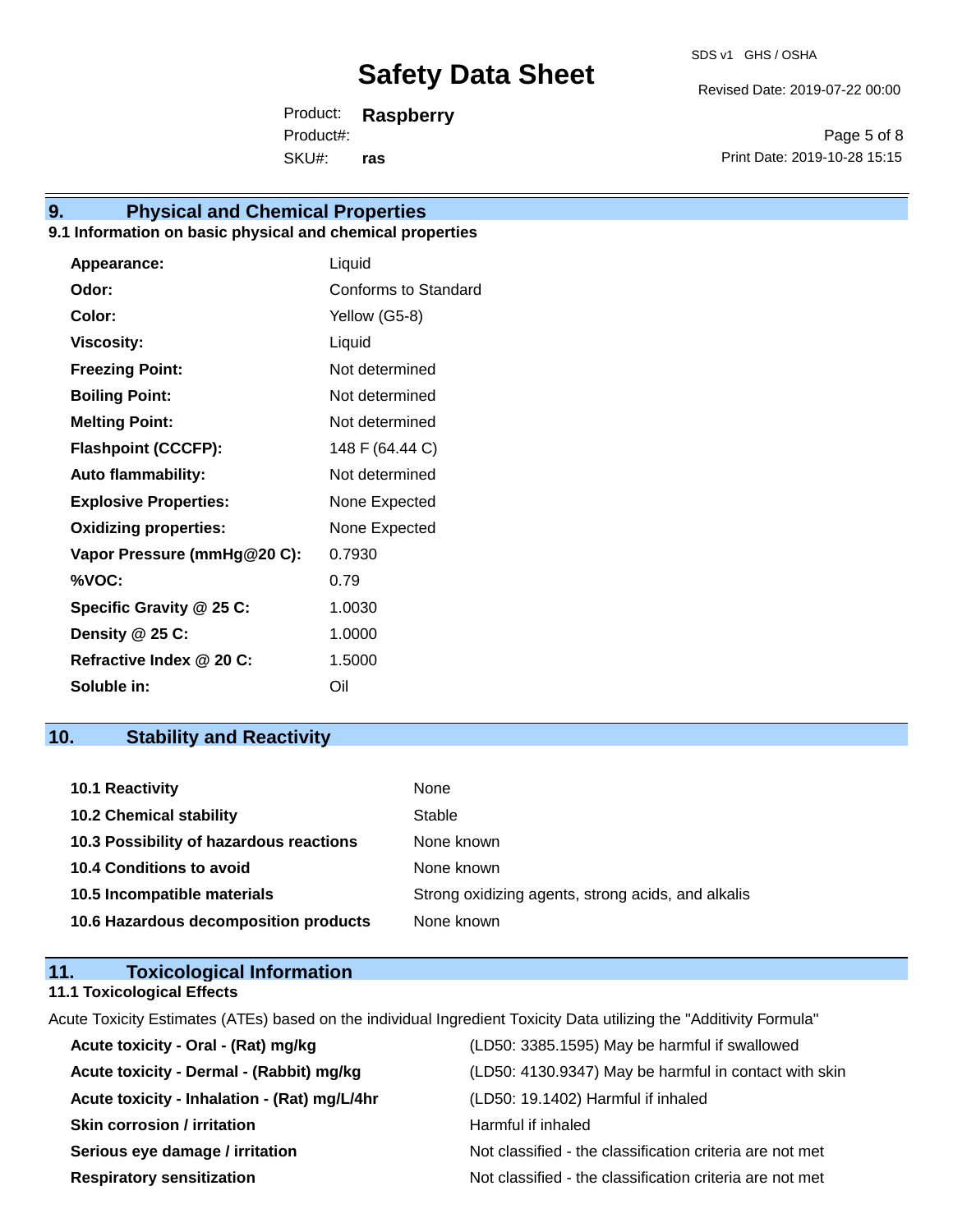SDS v1 GHS / OSHA

Revised Date: 2019-07-22 00:00

Product: **Raspberry** SKU#: Product#: **ras**

Page 6 of 8 Print Date: 2019-10-28 15:15

| <b>Skin sensitization</b>                          | May cause an allergic skin reaction                      |
|----------------------------------------------------|----------------------------------------------------------|
| <b>Germ cell mutagenicity</b>                      | Not classified - the classification criteria are not met |
| Carcinogenicity                                    | Not classified - the classification criteria are not met |
| <b>Reproductive toxicity</b>                       | Not classified - the classification criteria are not met |
| Specific target organ toxicity - single exposure   | Not classified - the classification criteria are not met |
| Specific target organ toxicity - repeated exposure | Not classified - the classification criteria are not met |
| <b>Aspiration hazard</b>                           | Not classified - the classification criteria are not met |

| .<br>EUUIUGIUGI IIIIUI IIIGGUI<br><b>12.1 Toxicity</b> |                                                          |
|--------------------------------------------------------|----------------------------------------------------------|
| <b>Acute acquatic toxicity</b>                         | Not classified - the classification criteria are not met |
| <b>Chronic acquatic toxicity</b>                       | Toxic to aquatic life with long lasting effects          |
| <b>Toxicity Data on soil</b>                           | no data available                                        |
| <b>Toxicity on other organisms</b>                     | no data available                                        |
| 12.2 Persistence and degradability                     | no data available                                        |
| 12.3 Bioaccumulative potential                         | no data available                                        |
| 12.4 Mobility in soil                                  | no data available                                        |
| 12.5 Other adverse effects                             | no data available                                        |

#### **13. Disposal Conditions**

**12. Ecological Information** 

#### **13.1 Waste treatment methods**

Do not allow product to reach sewage systems. Dispose of in accordance with all local and national regulations. Send to a licensed waste management company.The product should not be allowed to enter drains, water courses or the soil. Do not contaminate ponds, waterways or ditches with chemical or used container.

### **14. Transport Information**

| <b>Marine Pollutant</b>                                       | Yes. Ingredient of greatest environmental impact:<br>5989-27-5 : (5 - 10 %) : Limonene |              |                                     |                 |        |
|---------------------------------------------------------------|----------------------------------------------------------------------------------------|--------------|-------------------------------------|-----------------|--------|
| Regulator                                                     |                                                                                        | <b>Class</b> | <b>Pack Group</b>                   | <b>Sub Risk</b> | UN-nr. |
| U.S. DOT (Non-Bulk)                                           |                                                                                        |              | Not Regulated - Not Dangerous Goods |                 |        |
| <b>Chemicals NOI</b>                                          |                                                                                        |              |                                     |                 |        |
| <b>ADR/RID (International Road/Rail)</b>                      |                                                                                        |              |                                     |                 |        |
| <b>Environmentally Hazardous</b><br>Substance, Liquid, n.o.s. |                                                                                        | 9            | Ш                                   |                 | UN3082 |
| <b>IATA (Air Cargo)</b>                                       |                                                                                        |              |                                     |                 |        |
| <b>Environmentally Hazardous</b><br>Substance, Liquid, n.o.s. |                                                                                        | 9            | Ш                                   |                 | UN3082 |
| IMDG (Sea)                                                    |                                                                                        |              |                                     |                 |        |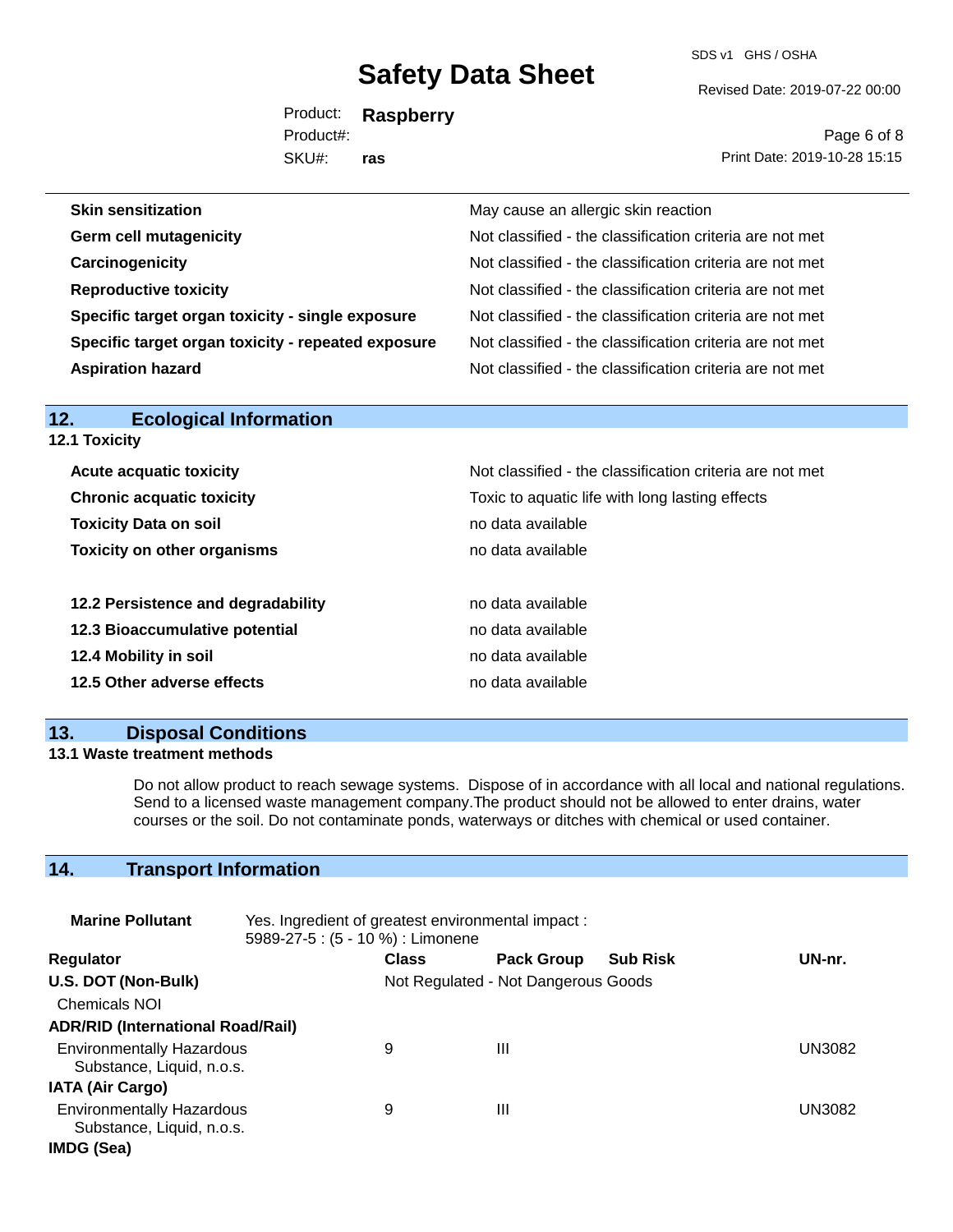Revised Date: 2019-07-22 00:00

|                                                               |           |                  |                                                              | Revised Date: 2019-07-22 00:00 |  |
|---------------------------------------------------------------|-----------|------------------|--------------------------------------------------------------|--------------------------------|--|
|                                                               | Product:  | <b>Raspberry</b> |                                                              |                                |  |
|                                                               | Product#: |                  |                                                              | Page 7 of 8                    |  |
|                                                               | SKU#:     | ras              |                                                              | Print Date: 2019-10-28 15:15   |  |
| <b>Environmentally Hazardous</b><br>Substance, Liquid, n.o.s. |           | 9                | $\mathbf{III}$                                               | UN3082                         |  |
| 15.<br><b>Regulatory Information</b>                          |           |                  |                                                              |                                |  |
| <b>U.S. Federal Regulations</b>                               |           |                  |                                                              |                                |  |
| <b>TSCA (Toxic Substance Control Act)</b>                     |           |                  | All components of the substance/mixture are listed or exempt |                                |  |
| 40 CFR(EPCRA, SARA, CERCLA and CAA)                           |           |                  | This product contains NO components of concern.              |                                |  |
| <b>U.S. State Regulations</b>                                 |           |                  |                                                              |                                |  |
| <b>California Proposition 65 Warning</b>                      |           |                  | This product contains the following components:              |                                |  |
| 123-35-3(NF 204-622-5 0.1 - 1.0 %                             |           |                  | beta-Myrcene (Natural Source)                                |                                |  |
| <b>Canadian Regulations</b>                                   |           |                  |                                                              |                                |  |
| <b>DSL</b>                                                    |           |                  | 100.00% of the components are listed or exempt.              |                                |  |
| <b>Other Information</b><br>16.                               |           |                  |                                                              |                                |  |

#### **GHS H-Statements referred to under section 3 and not listed in section 2**

| H302: Harmful if swallowed                                     |
|----------------------------------------------------------------|
| H312 : Harmful in contact with skin                            |
| H317 : May cause an allergic skin reaction                     |
| H401 : Toxic to aquatic life                                   |
| H410 : Very toxic to aquatic life with long lasting<br>effects |
|                                                                |
|                                                                |
| (TFV) Risk                                                     |
| (5.01) Sensitization, Skin, Category 1B                        |
| (2.83) Aquatic Chronic Toxicity, Category 2                    |
|                                                                |

- (2.30) Sensitization, Skin, Category 1 (1.53) Skin Corrosion/Irritation, Category 3
- 
- (1.04) Acute Toxicity Inhalation, Category 4
- (1.48) Acute Toxicity Oral, Category 5 (1.21) Acute Toxicity Dermal, Category 5

#### Remarks

**15.** 

**16.** 

This safety data sheet is based on the properties of the material known to Wellington Fragrance at the time the data sheet was issued. The safety data sheet is intended to provide information for a health and safety assessment of the material and the circumstances, under which it is packaged, stored or applied in the workplace. For such a safety assessment Wellington Fragrance holds no responsibility. This document is not intended for quality assurance purposes.